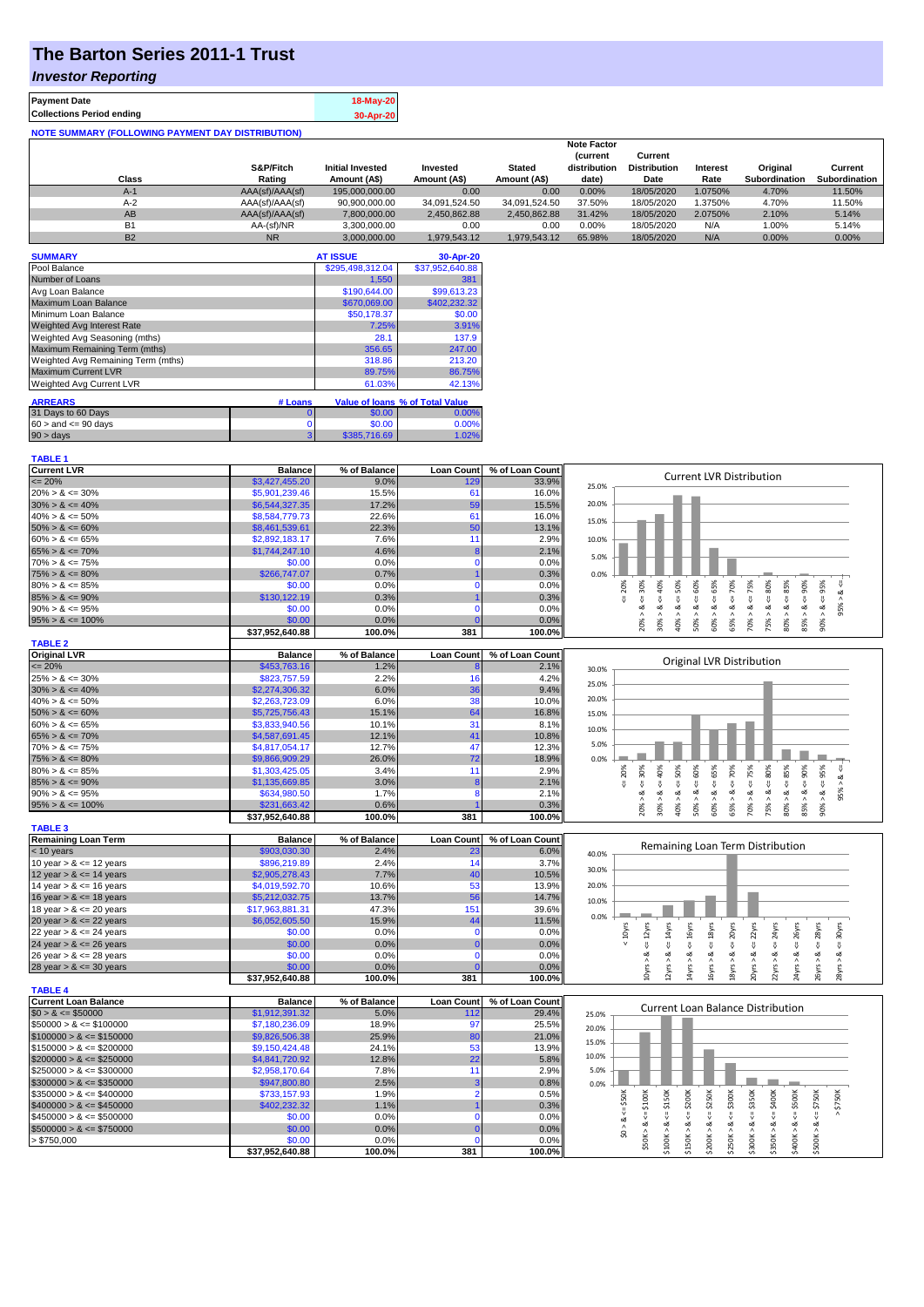## **The Barton Series 2011-1 Trust**

#### *Investor Reporting*

| <b>Payment Date</b>                                        |                                   | 18-May-20         |                      |                 |                                                                                                                                                                                                                                     |
|------------------------------------------------------------|-----------------------------------|-------------------|----------------------|-----------------|-------------------------------------------------------------------------------------------------------------------------------------------------------------------------------------------------------------------------------------|
| <b>Collections Period ending</b>                           |                                   | 30-Apr-20         |                      |                 |                                                                                                                                                                                                                                     |
| <b>TABLE 5</b>                                             |                                   |                   |                      |                 |                                                                                                                                                                                                                                     |
| <b>Loan Seasoning</b>                                      | <b>Balance</b>                    | % of Balance      | <b>Loan Count</b>    | % of Loan Count | Loan Seasoning Distribution<br>25.0%                                                                                                                                                                                                |
| $= 6$ mths<br>$> 8 \le 12$ mth                             | \$0.00<br>\$0.00                  | 0.0%<br>0.0%      | 0                    | 0.0%<br>0.0%    |                                                                                                                                                                                                                                     |
| $12 > 8 \le 18$ mths                                       | \$0.00                            | 0.0%              | $\overline{0}$       | 0.0%            | 20.0%                                                                                                                                                                                                                               |
| $18 > 8 \le 24$ mths                                       | \$0.00                            | 0.0%              | $\mathbf 0$          | 0.0%            | 15.0%                                                                                                                                                                                                                               |
| $2 > 8 \le 3$ years                                        | \$0.00                            | 0.0%              | $\Omega$             | 0.0%            | 10.0%                                                                                                                                                                                                                               |
| $3 > 8 \le 4$ years                                        | \$0.00                            | 0.0%              | 0                    | 0.0%            |                                                                                                                                                                                                                                     |
| $4 > 8 \le 5$ years                                        | \$0.00                            | 0.0%              | $\Omega$             | 0.0%            | 5.0%                                                                                                                                                                                                                                |
| $5 > 8 \le 6$ years<br>$6 > 8 \le 7$ years                 | \$0.00<br>\$0.00                  | 0.0%<br>0.0%      | 0<br>$\Omega$        | 0.0%<br>0.0%    | 0.0%                                                                                                                                                                                                                                |
| $7 > 8 \le 8$ years                                        | \$0.00                            | 0.0%              | 0                    | 0.0%            | 24 mths<br>$8 > 8 < = 9$ years<br>6 mths<br>$\leq 12$ mth<br>$12 > 8 < 18$ mths<br>$2 > 8 < z = 3$ years<br><= 10 years<br>$4 > 8 < z = 5$ years<br>$5 > 8$ <= 6 years<br>$6 > 8 < z < 7$ years<br>$3 > 8$ <= 4 years<br>es & years |
| $8 > 8 \le 9$ years                                        | \$0.00                            | 0.0%              | $\mathbf{0}$         | 0.0%            |                                                                                                                                                                                                                                     |
| $9 > 8 \le 10$ years                                       | \$7,457,520.73                    | 19.6%             | 60                   | 15.7%           | V<br>∞<br>œ                                                                                                                                                                                                                         |
| > 10 years                                                 | \$30,495,120.15                   | 80.4%             | 321                  | 84.3%           | 7 > 8<br>$9 - 8$<br>$\wedge$<br>$18$ $\times$                                                                                                                                                                                       |
|                                                            | \$37,952,640.88                   | 100.0%            | 381                  | 100.0%          |                                                                                                                                                                                                                                     |
| <b>TABLE 6</b><br>Postcode Concentration (top 10 by value) | <b>Balance</b>                    | % of Balance      | <b>Loan Count</b>    | % of Loan Count |                                                                                                                                                                                                                                     |
| 5700                                                       | \$1,402,700.96                    | 3.7%              | 17                   | 4.5%            | Geographic Distribution                                                                                                                                                                                                             |
| 2617                                                       | \$971,432.48                      | 2.6%              | 5                    | 1.3%            | 0.2%<br>18.0%                                                                                                                                                                                                                       |
| 5108                                                       | \$919,430.73                      | 2.4%              | ε                    | 2.1%            |                                                                                                                                                                                                                                     |
| 2602                                                       | \$879,521.42                      | 2.3%              | 6                    | 1.6%            |                                                                                                                                                                                                                                     |
| 2605                                                       | \$842,944.05                      | 2.2%              |                      | 1.3%            | 4.8%                                                                                                                                                                                                                                |
| 5159                                                       | \$837,406.91                      | 2.2%              | 7                    | 1.8%            |                                                                                                                                                                                                                                     |
| 2620<br>5162                                               | \$799,738.95<br>\$761,487.67      | 2.1%<br>2.0%      | 6<br>7               | 1.6%<br>1.8%    | 54.9%                                                                                                                                                                                                                               |
| 6210                                                       | \$673,936.80                      | 1.8%              | 7                    | 1.8%            | 22.1%                                                                                                                                                                                                                               |
| 2615                                                       | \$623,633.35                      | 1.6%              | 9                    | 2.4%            |                                                                                                                                                                                                                                     |
|                                                            |                                   |                   |                      |                 |                                                                                                                                                                                                                                     |
| <b>TABLE 7</b><br><b>Geographic Distribution</b>           | <b>Balance</b>                    | % of Balance      | <b>Loan Count</b>    | % of Loan Count | SA ACT NSW WA Other                                                                                                                                                                                                                 |
| Australian Capital Territory                               | \$8,370,271.57                    | 22.1%             | 71                   | 18.6%           |                                                                                                                                                                                                                                     |
| New South Wales                                            | \$1,835,720.04                    | 4.8%              | 14                   | 3.7%            |                                                                                                                                                                                                                                     |
| Northern Territory                                         | \$0.00                            | 0.0%              | 0                    | 0.0%            | Metro / Non-Metro / Inner City Distribution                                                                                                                                                                                         |
| Queensland                                                 | \$0.00                            | 0.0%              | $\Omega$             | 0.0%            | 1.0%<br>15.7%                                                                                                                                                                                                                       |
| South Australia                                            | \$20,837,537.55                   | 54.9%             | 237                  | 62.2%           |                                                                                                                                                                                                                                     |
| Tasmania                                                   | \$0.00                            | 0.0%              | $\mathbf 0$          | 0.0%            |                                                                                                                                                                                                                                     |
| Victoria<br>Western Australia                              | \$73,443.69<br>\$6,835,668.03     | 0.2%<br>18.0%     | з<br>56              | 0.8%<br>14.7%   |                                                                                                                                                                                                                                     |
|                                                            | \$37,952,640.88                   | 100.0%            | 381                  | 100.0%          |                                                                                                                                                                                                                                     |
| <b>TABLE 8</b>                                             |                                   |                   |                      |                 |                                                                                                                                                                                                                                     |
| Metro/Non-Metro/Inner-City                                 | <b>Balance</b>                    | % of Balance      | <b>Loan Count</b>    | % of Loan Count | 83.3%                                                                                                                                                                                                                               |
| Metro                                                      | \$31,627,088.54                   | 83.3%             | 313                  | 82.2%           |                                                                                                                                                                                                                                     |
| Non-metro                                                  | \$5,960,201.20<br>\$365,351.14    | 15.7%<br>1.0%     | 65                   | 17.1%<br>0.8%   |                                                                                                                                                                                                                                     |
| Inner city                                                 | \$37,952,640.88                   | 100.0%            | 381                  | 100.0%          | $M$ Metro<br>Non-metro<br>Inner city                                                                                                                                                                                                |
| <b>TABLE 9</b>                                             |                                   |                   |                      |                 |                                                                                                                                                                                                                                     |
| <b>Property Type</b>                                       | <b>Balance</b>                    | % of Balance      | <b>Loan Count</b>    | % of Loan Count |                                                                                                                                                                                                                                     |
| <b>Residential House</b>                                   | \$34,968,830.14                   | 92.1%             | 349                  | 91.6%           | Occupancy Type Distribution                                                                                                                                                                                                         |
| <b>Residential Unit</b>                                    | \$2,841,680.25                    | 7.5%              | 31                   | 8.1%            | 5.3%                                                                                                                                                                                                                                |
| Rural                                                      | \$0.00                            | 0.0%              | $\bf{0}$<br>$\Omega$ | 0.0%            |                                                                                                                                                                                                                                     |
| Semi-Rural<br><b>High Density</b>                          | \$0.00<br>\$142,130.49            | 0.0%<br>0.4%      |                      | 0.0%<br>0.3%    |                                                                                                                                                                                                                                     |
|                                                            | \$37,952,640.88                   | 100.0%            | 381                  | 100.0%          |                                                                                                                                                                                                                                     |
| <b>TABLE 10</b>                                            |                                   |                   |                      |                 |                                                                                                                                                                                                                                     |
| <b>Occupancy Type</b>                                      | <b>Balance</b>                    | % of Balance      | <b>Loan Count</b>    | % of Loan Count |                                                                                                                                                                                                                                     |
| Owner Occupied                                             | \$35,930,974.46                   | 94.7%             | 357                  | 93.7%           |                                                                                                                                                                                                                                     |
| Investment                                                 | \$2,021,666.42<br>\$37,952,640.88 | 5.3%              | 24                   | 6.3%            |                                                                                                                                                                                                                                     |
| <b>TABLE 11</b>                                            |                                   | 100.0%            | 381                  | 100.0%          | 94.7%                                                                                                                                                                                                                               |
| <b>Employment Type Distribution</b>                        | <b>Balance</b>                    | % of Balance      | <b>Loan Count</b>    | % of Loan Count | Owner Occupied<br>Investment                                                                                                                                                                                                        |
| Contractor                                                 | \$401,375.57                      | 1.1%              | 6                    | 1.6%            |                                                                                                                                                                                                                                     |
| Pay-as-you-earn employee (casual)                          | \$1,142,262.15                    | 3.0%              | 11                   | 2.9%            |                                                                                                                                                                                                                                     |
| Pay-as-you-earn employee (full time)                       | \$29,683,102.01                   | 78.2%             | 286                  | 75.1%           | <b>LMI Provider Distribution</b>                                                                                                                                                                                                    |
| Pay-as-you-earn employee (part time)<br>Self employed      | \$2,902,742.69<br>\$1,511,547.29  | 7.6%<br>4.0%      | 35<br>14             | 9.2%<br>3.7%    | 5.6%                                                                                                                                                                                                                                |
| No data                                                    | \$2,311,611.17                    | 6.1%              | 29                   | 7.6%            |                                                                                                                                                                                                                                     |
|                                                            | \$37,952,640.88                   | 100.0%            | 381                  | 100.0%          |                                                                                                                                                                                                                                     |
| <b>TABLE 12</b>                                            |                                   |                   |                      |                 |                                                                                                                                                                                                                                     |
| <b>LMI Provider</b>                                        | <b>Balance</b>                    | % of Balance      | <b>Loan Count</b>    | % of Loan Count |                                                                                                                                                                                                                                     |
| QBE                                                        | \$35,820,311.72<br>\$2,132,329.16 | 94.4%             | 366                  | 96.1%           |                                                                                                                                                                                                                                     |
| Genworth                                                   | \$37,952,640.88                   | 5.6%<br>100.0%    | 15<br>381            | 3.9%<br>100.0%  |                                                                                                                                                                                                                                     |
| TABLE <sub>13</sub>                                        |                                   |                   |                      |                 | 94.4%                                                                                                                                                                                                                               |
| <b>Arrears</b>                                             | <b>Balance</b>                    | % of Balance      | <b>Loan Count</b>    | % of Loan Count | $\blacksquare$ QBE                                                                                                                                                                                                                  |
| $\leq 0$ days                                              | \$37,098,478.78                   | 97.7%             | 375                  | 98.4%           | Genworth                                                                                                                                                                                                                            |
| $0 >$ and $\leq 30$ days                                   | \$468,445.41                      | 1.2%              | з                    | 0.8%            |                                                                                                                                                                                                                                     |
| $30 >$ and $\leq 60$ days<br>$60 >$ and $\leq 90$ days     | \$0.00                            | 0.0%              | $\bf{0}$<br>0        | 0.0%            | Interest Rate Type Distribution                                                                                                                                                                                                     |
| 90 > days                                                  | \$0.00<br>\$385,716.69            | 0.0%<br>1.0%      |                      | 0.0%<br>0.8%    | 8.3%                                                                                                                                                                                                                                |
|                                                            | \$37,952,640.88                   | 100.0%            | 381                  | 100.0%          |                                                                                                                                                                                                                                     |
| <b>TABLE 14</b>                                            |                                   |                   |                      |                 |                                                                                                                                                                                                                                     |
| <b>Interest Rate Type</b>                                  | <b>Balance</b>                    | % of Balance      | <b>Loan Count</b>    | % of Loan Count |                                                                                                                                                                                                                                     |
| Variable                                                   | \$34,799,039.87                   | 91.7%             | 352                  | 92.4%           |                                                                                                                                                                                                                                     |
| Fixed                                                      | \$3,153,601.01                    | 8.3%              | 29                   | 7.6%            |                                                                                                                                                                                                                                     |
| <b>TABLE 15</b>                                            | \$37,952,640.88                   | 100.0%            | 381                  | 100.0%          |                                                                                                                                                                                                                                     |
|                                                            |                                   |                   |                      |                 | 91.7%<br>iable Fixed<br><b>■</b> Variable                                                                                                                                                                                           |
| <b>Weighted Ave Interest Rate</b>                          | <b>Balance</b>                    | <b>Loan Count</b> |                      |                 |                                                                                                                                                                                                                                     |
| <b>Fixed Interest Rate</b>                                 | 4.11%                             | 29                |                      |                 |                                                                                                                                                                                                                                     |